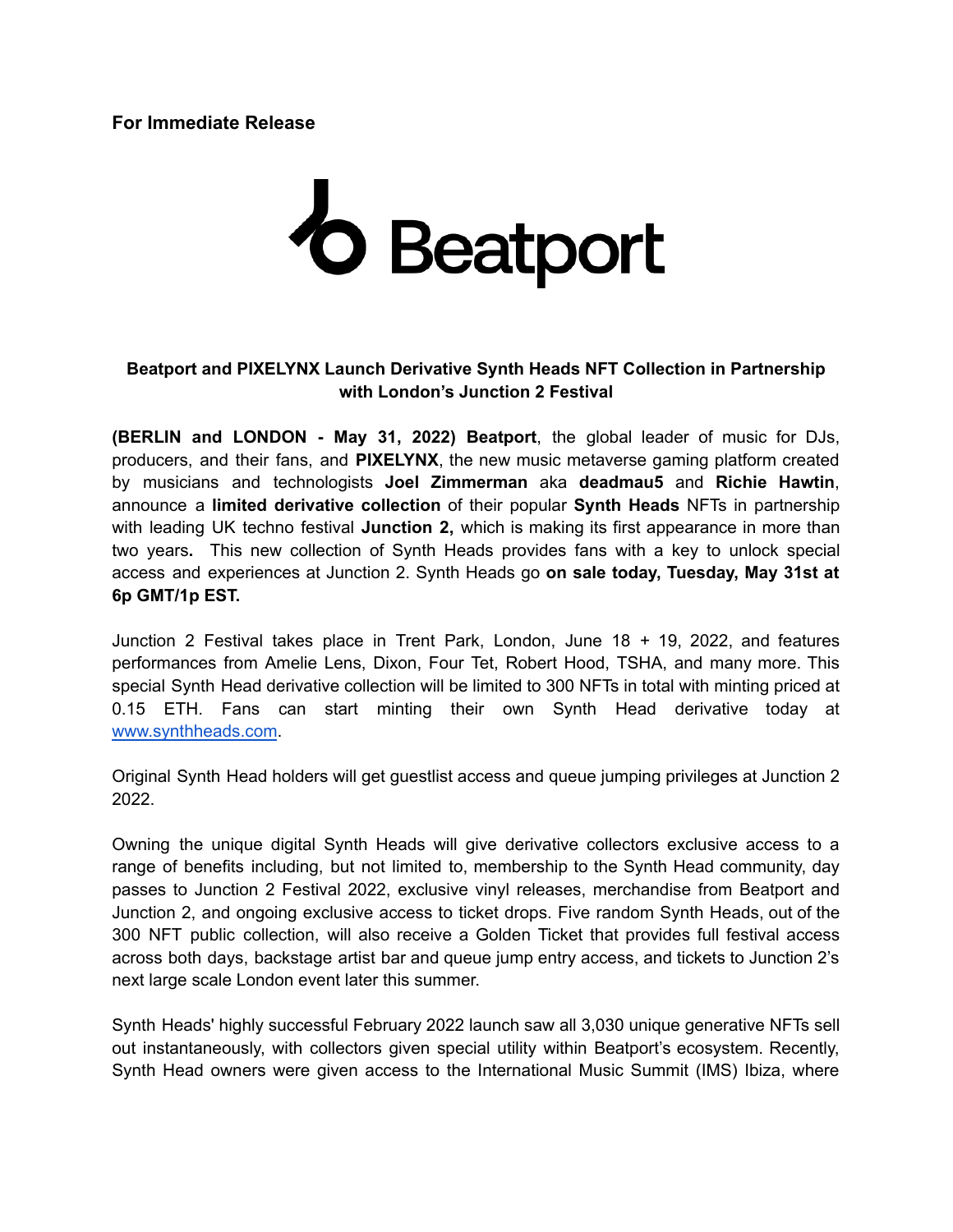their NFTs allowed them early, free entry to exclusive Beatport and PIXELYNX parties featuring performances from BLOND:ISH, and more.

The Synth Heads series imagines a world where synthesizers come alive after the creators go to bed. **Synth Heads** forms a narrative in which each generative NFT is a unique character all its own. The characters are **BØB, Lynn, Pauline, Oscar, Seq-Ee,** and **Dax 7.** The group of living synths are preparing for their own musical adventure bored by the uninventive use of preset sounds by their owner. The synths get connected whenever they have the bedroom studio to themselves.

Synth Heads are created using a process called Generative Art, a process that algorithmically generates new ideas, forms, shapes, colors or patterns. Generative Art ensures each NFT is completely unique, with some having more rare qualities than others. The series generation pays homage to synth culture, a cornerstone of electronic music creation and performance, whilst also celebrating music instrument history - all the way back to the first analogue synth created in 1965. **Rising**, an international creative studio, was the design lead for the project and executed the generative script for the collection. All purchased Junction 2 Synth Heads will be revealed within 24 hours of the collection selling out.

"After a COVID-induced hiatus for two years, the return of Junction 2, one of the world's premiere music festivals, is hugely meaningful for music fans," said **Ed Hill**, Senior Vice President of Beatport Media Group. "That's why we decided to launch a brand new series of Synth Heads to celebrate Junction 2's return. Owners of this new series, as well as those who participated in our original series, will receive exclusive benefits at Junction 2, offering a more enriching experience that will last long after the festival is over. Junction 2 will be the first of a series of festival partnerships we will be rolling out over the coming months. We couldn't think of a better partner to launch this next phase of Synth Heads."

"Across all of our activity, physical or virtual, Junction 2 stands for innovation," says **Paul Jack**, CEO and Co-Founder of Junction 2, "as such we're excited to bring this project to life, bridging physical and digital words and exploring the possibilities Web3 offers for community building. Beatport and Pixelynx are at the forefront of this emerging landscape, brilliantly representing the electronic music community in the metaverse. We look forward to watching this project unfold, and to welcoming some new faces to the festival on June 18th and 19th."

"Music fans clearly love Synth Heads and all the benefits that come with ownership," said **Inder Phull**, Co-founder and CEO of PIXELYNX. "This highly limited new collection minted in partnership with Junction 2 is a great example of how we see the Synth Head world unfolding in the coming months."

In total, 300 derivative Synth Heads will be available at a price of 0.15 ETH, or about \$234 USD.

To connect and stay up to date with the Synth Head community, please visit Beatport's [Discord.](https://bit.ly/synthheadPR)